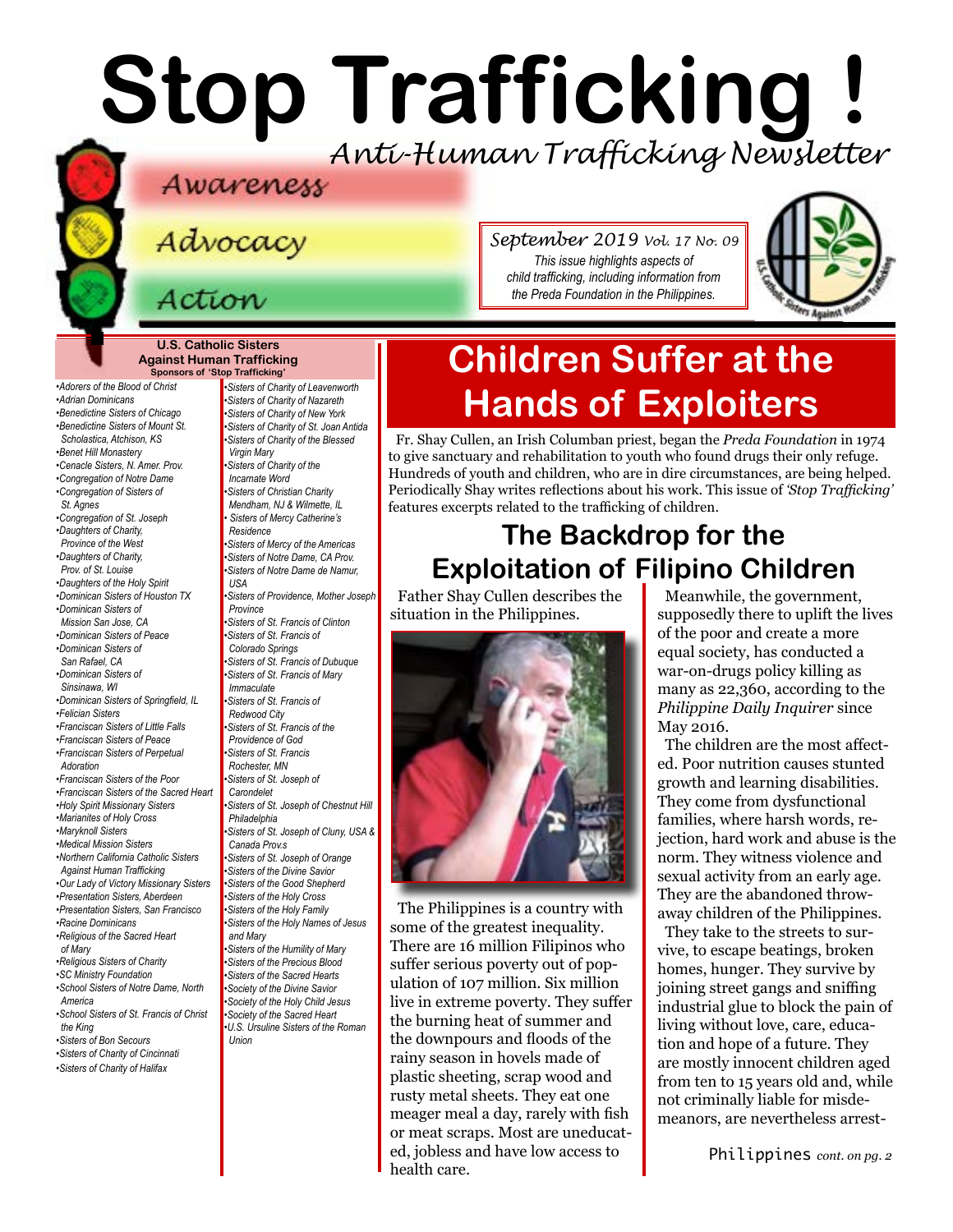## *Anti-Human Trafficking Newsletter 17/09*



## Awareness

### **Philippines** *cont. from pg. 1*

ed for being homeless street children.

They are jailed illegally and suffer beatings, sexual abuse and "slavery" from other older inmates. Children commit only 2% of all crimes in the Philippines. The wealthy

politicians, mostly members of the economic elite (some .00001% own as much as 70% of the national wealth), buy their way to government positions and protect the wealth of the Philippine super rich. They pass laws to benefit themselves and reward their rich supporters with lower taxes and few regulations so their corporations and multinational partners can disregard environmental protection laws and more or less do what they want with their money.

## **Child Sex Tourism**

Hundreds of thousands of young girls and boys are lured, forced and trafficked into the global sex industry every day. Human traffickers operate with relative impunity and sell the youth into sex bars and clubs that are given government permits and operating licenses. This makes the Philippines part of the corrupt industry where drugs and sex dominate and young people are sold as commodities in a slave market for the wealthy sex tourists.

The behind-the-scenes reality of sex clubs is devastating. Provided with a

bed in a crowded dormitory, usually at the back of the sex bar or club or hotel, as many as forty girls can be living in inhumane conditions. They have to pay for their accommodation and for their daily food. It is all marked up against their expenses and billed to them at a high price. Despite the vaunted war-on-drugs in the Philip-

pines, the illegal drugs are everywhere in the sex tourist industry. The young girls are addicted or dependent and owe the pusher. They can never escape, unless they take the risk of being arrested and charged

See: https://www.dropbox.com/sh/5jvt2o2y7pc06le/AABUYknPy7PrjM2q0gZXu7ata?dl=0 with prostitution and drug use.

In sex tourism, young women are paid a basic wage for dancing. If a customer wants to have them for sex, the sex bar gets paid for that. It is called a "bar fine." The customer has to pay but the bar owner keeps most of the money. It is a lucrative business.

The freedom and impunity of the sex

industry in the tourist belt is a very bad precedent. Some local men are influenced by it and abuse their own children. It is a vicious circle of abuse and exploitation.

The tourism industry is one of the biggest money earners in most developing econo-

mies but the fact is that it is seldom reported, investigated or exposed by the media. The church too is silent about the corrupt industry. Though

some think sex tourism is confined to red light districts, it is there in beach resorts and fancy tourist hotels. I (Fr. Cullen) was sitting in the lobby of a posh hotel in Manila waiting for some journalists.

A waiter approached me. *"Sir, can I get you a drink?"* he asked politely. *"Just coffee, thanks,"* I replied. He continued, *"You are alone and it is getting to evening. Do you want anything else sir?"* I thought he was referring to having a meal. *"You seem to be alone, would you like me to arrange a companion for you?"* I was immediately alert. What was this offer in a four-star tourist hotel? I decided to play along and find out. *"Oh, really, can you arrange that?"* I asked. *"How young would you like?"* he asked. *"How young can you provide?"* I asked him. *"Well, sir, it depends on how much you are willing to pay. A twelve-year-old will cost six thousand pesos."*

I was really shocked at this! A twelveyear-old child was offered to a foreign-looking tourist right in the hotel lobby! I realized I should have recorded it on my cell phone. I answered, *"No, no, not now. If I want anything more, I will contact you."* When I tried to have him arrested for human trafficking and pimping minors, he had disappeared. The hotel staff tipped him off most likely. However, it was

strong evidence that this sex tourism pervades hotels and resorts.

Sex tourism is here to stay. It seems to be government-supported or at least tolerated as a normal part of life. Though many condemn the human exploitation of women and minors, the trade in sex tourism flourishes. Non-government

organizations continue to campaign to curb the abuse of children that are in the sex tourism industry.



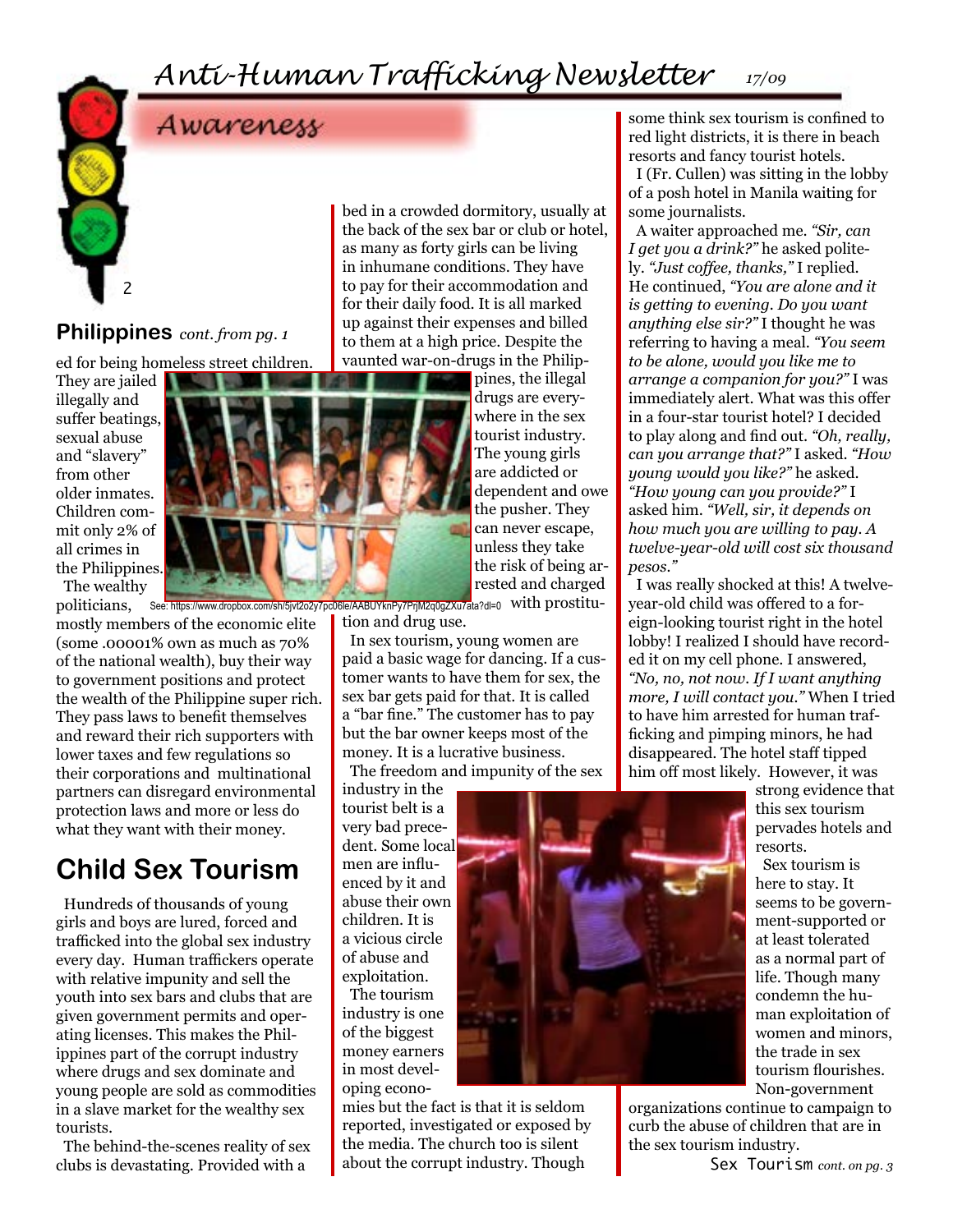## Awareness

3

The Preda Foundation has in recent months received more than twenty rescued victims aged between 14 and 17 years, all of them lured and coerced into brothel hotels and tourist resorts. Preda gives shelter and therapy to as many as 63 children at times. After the rescue, they tell of their harrowing experiences of being sexually abused and exploited. They recover with the help of Emotional Release Therapy at the *Preda Home for Girls.*

But thousands more remain in the sex tourist industry and are at grave risk of contracting sexually transmitted diseases like HIV and being subjected to brutality and rape. The Preda Foundation has prosecuted several foreigners and local tourists and abusers on behalf of the victims in past years. Some foreign child sex abusers retaliate and harass the Preda advocates and social workers with baseless complaints. But Preda stands its ground and defeats the sex abusers.

Preda supports legal action for the child victims so justice will be done. There is success with eight convictions being won on average per year. In 2018, sixteen child abusers were found guilty and received life sentences for child sexual abuse. By May 2019, Preda legal action saw eight more child sex abusers convicted. More are expected. So there is hope that justice can be done for many more victims.

The foreign sex tourists that abuse youngsters in developing countries will become dependent upon and addicted to underage sex. They will return to their own countries with a strong appetite for it and will abuse many more children there. That is another curse of the sex tourism business.

Governments need to provide alter-

**Sex Tourism** *cont. from pg. 2* natives for young people. All operating permits and licenses must be cancelled. More educational opportunities and support for the very poor, especially girls, and dignified work for adults must be provided to end the cruel, dehumanizing sex tourist industry.

## **'Raid'**

The 16-minute ABC news report shows how raids are conducted to save Filipino children caught in the sex trade. The perpetrator, Arthur Benjamin, is a 50-year old U.S.citizen who laughed in the face of what he carried out until he was faced with proof of his exploitation. Members of the Preda Foundation collaborated with U.S. ICE agents in the 2013 raids. After more than four years in a harsh



Philippine jail, he was deported to the U.S. and placed on trial in California. To see the report, go to:

https://www.youtube.com/watch?v=7xRCk8Ni-cs https://abcnews.go.com/International/americans-targeted-allegedly-running-underage-prostitution-philippines/story?id=18582802

## **U.S. Children in Foster Care: Easy Prey for Human Traffickers**

Children removed from unfit families and put in foster care are highly vulnerable to being trafficked, prey to predator sex traffickers who may find their young victims at bus stops, shopping malls or street corners, as well as on social media and online chat rooms.

More than 437,000 children in the U.S. were in foster care at the end of 2016, according to the Los Angeles-based *National Foster Youth Institute*. In 2018, one in seven children reported missing was likely a victim of sex trafficking and of those, 88% were in the care of child welfare when they went missing, according to the *National Center for Missing and Exploited Children* (NCMEC).

Foster care youth are at particular risk of being trafficked when they "age out" of the system at age 18 or 21, depending on where they live, experts say. "We have cases of clients who literally were trafficked the day they left foster care," said a representative of *FAIR Girls,* (https://www.fairgirls.org) an anti-trafficking group in Washington D.C.

(https://www.reuters.com/article/us-usa-trafficking-fostercare/without-family-u-s-children-infoster-care-easy-prey-for-human-traffickers-idUSKBN1I40OM)

*17/09*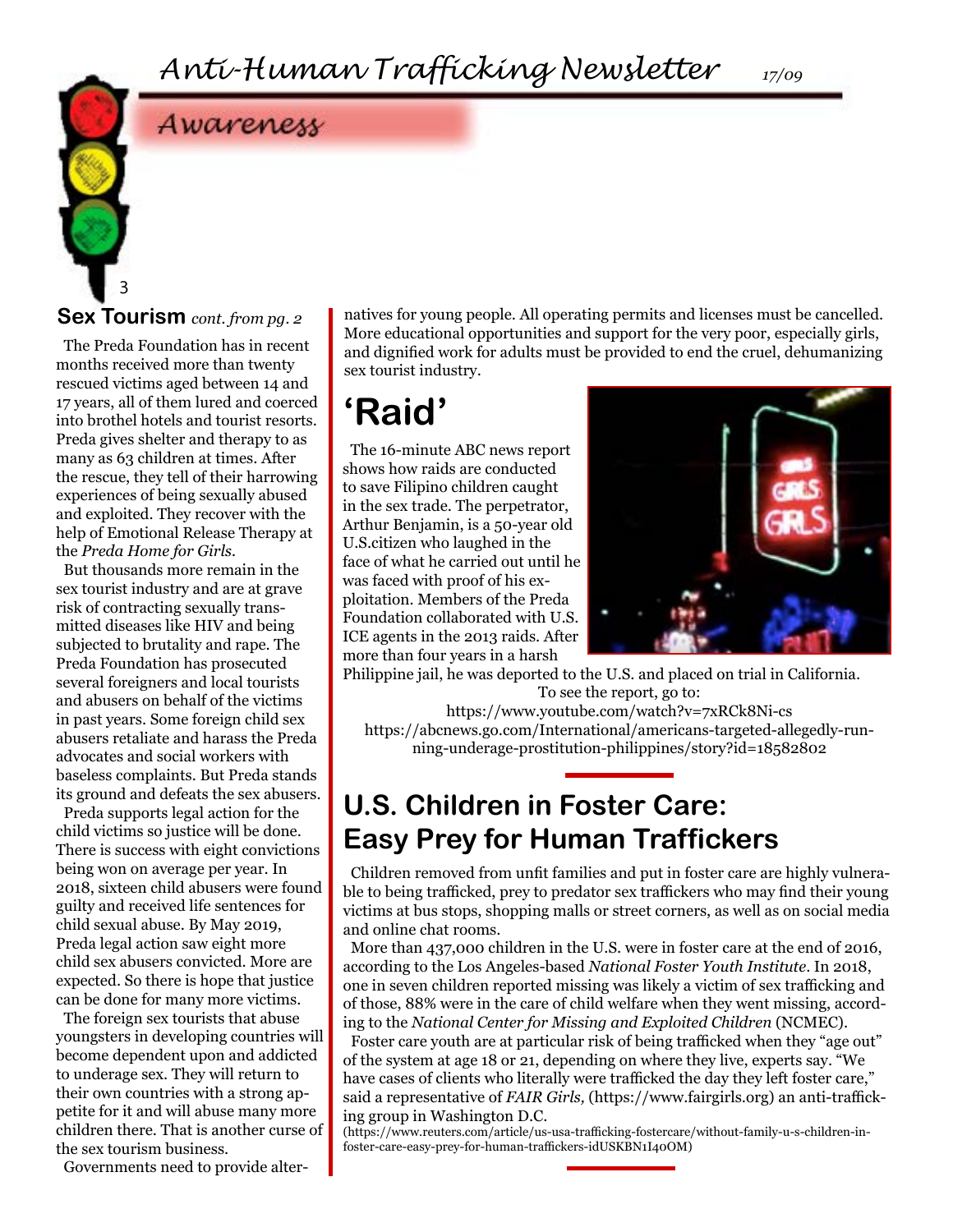*Anti-Human Trafficking Newsletter*

*17/09*



## Awareness

## **Children Bond with Their Traffickers**

New research defines the relationship that forms between children who are sold for sex and the criminals who traffic them. The discovery should make it easier for law enforcement and healthcare providers to identify child victims, rescue them, and help them reenter society. About 1 million children are victims of sex trafficking worldwide.



The paper, which appeared in the *Journal of Pediatric Nursing* (Vol. 46, May–June 2019, Pages 48-54), reviews

research on trauma bonding and sex trafficking from 1990 to 2017 and identified three tools traffickers use to force a psychological bond on their child victims: • severe power imbalance;

• alternating brutal and seductive behavior;

• and social isolation that leads to the victim's perceived inability to escape.

*"In sex trafficking of children, captivity is followed by this previously unrecognized process now identified as 'trauma coercive bonding,'"* said Rosario V. Sanchez, a PhD candidate at Rutgers University School of Nursing.

*"During recruitment, the trafficker creates an emotional bond with the victim—then replaces it with primal terror. Unpredictable assaults and death threats alternate with occasional, false expressions of romance or kindness. Confused about what constitutes intimacy, safety, and love, these children feel responsible for the abuse, protect the abuser, and feel remorse, shame, and guilt when the abuse stops."*

Traffickers with multiple victims use isolation, favoritism, and conflict to turn the victims against each other. This, combined with the shame of their forced sexual acts, causes victims to become more withdrawn and dependent on the trafficker. They view the trafficker as safe and trustworthy, but fear law enforcement, health care providers, and even their own families.

The researchers found that *trauma coercive bonding* disrupts the child's social and emotional development and leads to physical and mental health conditions that persist long into adulthood. These can include depression, anxiety, substance abuse, self-destructive behavior, chronic stress that contributes to a host of other disorders, and repeat victimization. Victims lose their identities and become emotionally vulnerable and unable to maintain relationships. All of these effects make returning to society difficult.

Understanding how this bond affects children, whose psychological immaturity magnifies the power imbalance and makes them depend on the trafficker more over time, will help aid workers identify and rescue child victims, Sanchez said.

It will also help them better understand why many former victims continue to engage in risky behavior—such as agreeing to trade sex for money or favors, or returning to the trafficker—even after their return to a safe environment.

(https://www.futurity.org/child-sex-trafficking-bond-2026972-2/) (https://www.pediatricnursing.org/article/S0882-5963(18)30288-4/fulltext)

### **Predators**

Most predators start the process by identifying and targeting a specific victim. This can be done by trolling areas where children play, go to school or hang out. It can also be done online through chat rooms, gaming and social media apps. The "hunting" phase enables the predator to determine behavior, emotions and statements made by children that can be manipulated later.

The predator also looks for avenues of being alone with the child, as well as the relationship the child has with parents, friends, neighbors and how that can be used.

Developing trust and access is the next phase. This can be through a "friend" request, by opening a chat with the child, playing games with the child (online or at a local park), or providing him/her rides, treats, presents. This is designed to build trust through appearing to be the only one that understands the child and is routinely a "sympathetic ear". This continues until the individual plays a more important role in the child's life. The predator continues to develop the trust but also expresses their relationship as the most important thing in the child's life. Predators use statements like, *"I can't live without you. I don't know what I'd do to myself if you stop talking to me."* These are all ways to make the child more and more tied to the predator.

The next step is isolating the child from friends and family. The previous steps have set up the relationship to the point where the child depends on the predator and feels that the predator is the only one he/she can trust. This isolation then develops into secrecy and lying in order to cover up the previous stages. The child then becomes conflicted, scared and unsure of her/his self, which allows the predator to continue "grooming" the child for their intended purpose.

The last two stages are when the predator initiates a sexual relationship with the child which overwhelms the child psychologically and emotionally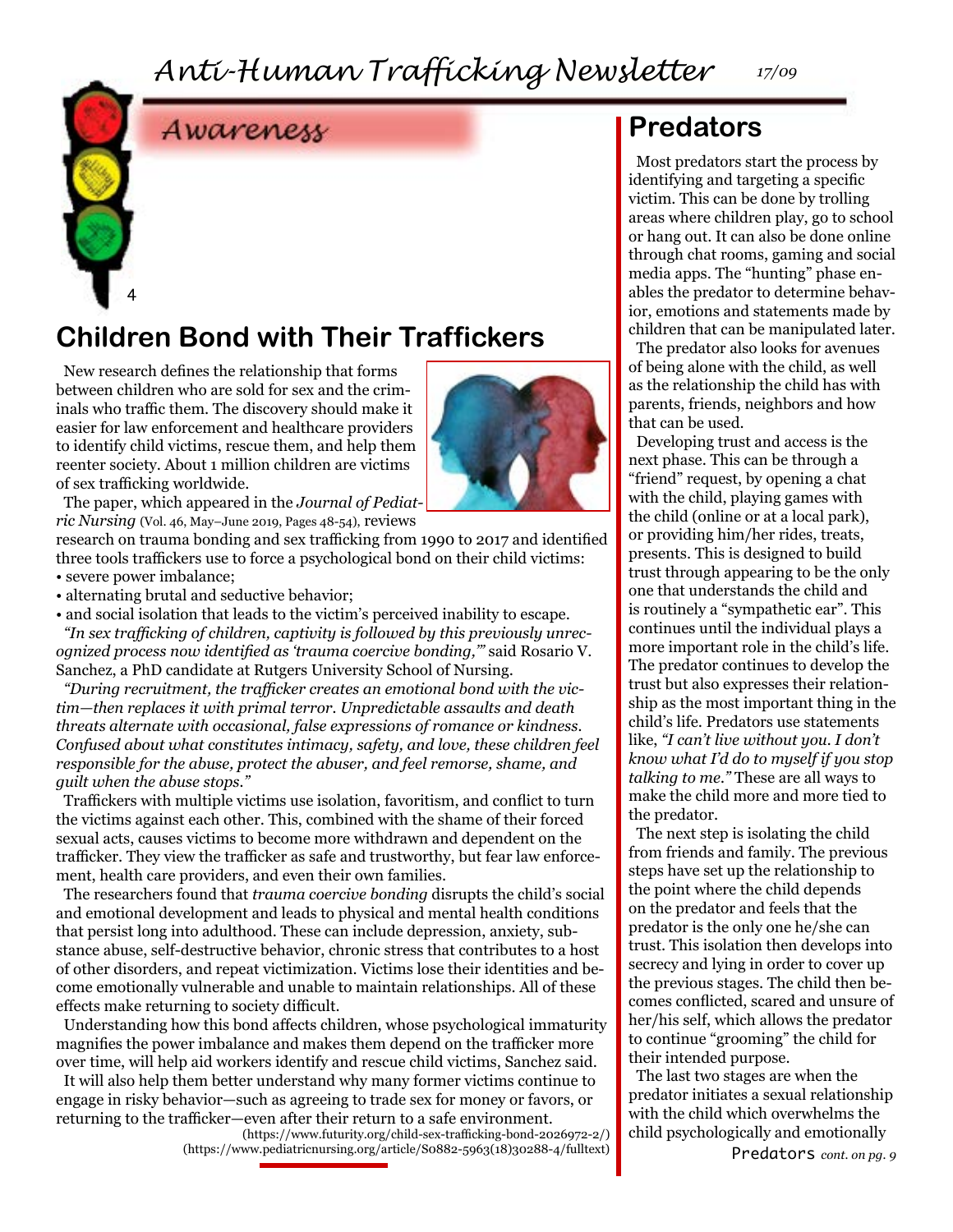*Anti-Human Trafficking Newsletter 17/09*

### Advocacy

# **Children Hanging Out Online: Potential Dangers!**

#### **Texting Apps**

5

*GroupMe* is an app with no fees or limits for direct and group messages. Users also can send photos, videos, and calendar links.

*What parents need to know*

- It is for older teens. The embedded GIFs and emojis have some adult themes, such as drinking and sex.
- Without fees or limits, teens can share and text constantly, which can be addictive.

*Kik Messenger* is an app that allows children to text for free. It is fast and has no message limits, character limits, or fees if you only use the basic features. Because it is an app, the texts do not show up on your child's phone's messaging service, and you are not charged (beyond standard data rates).

*What parents need to know*

- Stranger danger is an issue. *Kik* allows communication with strangers who share their *Kik* usernames to find people to chat with. The app allegedly has been used in high-profile crimes, including the murder of a 13-year-old girl and a child-pornography case.
- It is loaded with covert marketing. *Kik* specializes in "promoted chats" -- basically, conversations between brands and users. It also offers specially designed apps (accessible only through the main app), many of which offer products for sale.

*WhatsApp* lets users send text messages, audio messages, videos, and photos to one or many people with no message limits or fees.

- *What parents need to know*
- It is for users 16 and over. Many younger teens seem to be using the app, but this age minimum has been set by *WhatsApp.*
- It can be pushy. After you sign up, it automatically connects you to all the people in your address book who also are using *WhatsApp.* It also encourages you to add friends who have not signed up yet.

*Discord* started as a place for gamers to chat while playing video games but became a bigger platform where users use text, voice-chat, and video-chat to discuss a wide variety of topics.



*What parents need to know*

- There are public and private "servers" or discussion groups. Teens can join public groups, ask to join private ones, or start their own. The safest option is for them to join a private group with people they actually know.
- Some groups are more moderated than others, some are labeled NSFW ('not safe for work') due to sexual content, and some are hate-filled. Many groups are meant for adults only, and some are totally tame and

well moderated. If your child is in one of the latter, the risk is much lower. **Photo and Video-Sharing Apps and Sites**

*Instagram* lets users snap, edit, and share photos and 15-second videos, either publicly or within a private network of followers. It unites the most popular features of social media sites: sharing, seeing, and commenting on photos. It also lets you apply fun filters and effects to your photos, making them look high-quality and artistic. *What parents need to know*

- Teens are on the lookout for "likes." Similar to Facebook, teens may measure the "success" of their photos — even their self-worth — by the number of likes or comments they receive. Posting a photo or video can be problematic if teens are posting to validate their popularity.
- Public photos are the default. Photos and videos shared on *Instagram* are public unless privacy settings are adjusted. Hashtags and location information can make photos even more visible to communities beyond a teen's followers if his/her account is public.
- Children can send private messages. *Instagram Direct* is like texting with photos or videos and you can do it with up to 15 mutual friends. These pictures do not show up on their pub- $\mathbf{I}$ lic feeds. Although there is nothing wrong with group chats, children may be more likely to share inappropriate stuff with their inner circles. *Tik Tok - Real Short Videos* is a performance- and video-sharing social network that mostly features **a**t the teens lip-synching to famous songs but also includes some original songwriting and singing. Users can build up a following among friends or share

posts publicly. *What parents need to know*

- Songs and videos contain lots of iffy content. Because the platform features popular music and a mix of teen and adult users, swearing and sexual content are commonplace.
- Gaining followers and fans feels important. Teens want a public

Online Apps *cont. on pg. 6*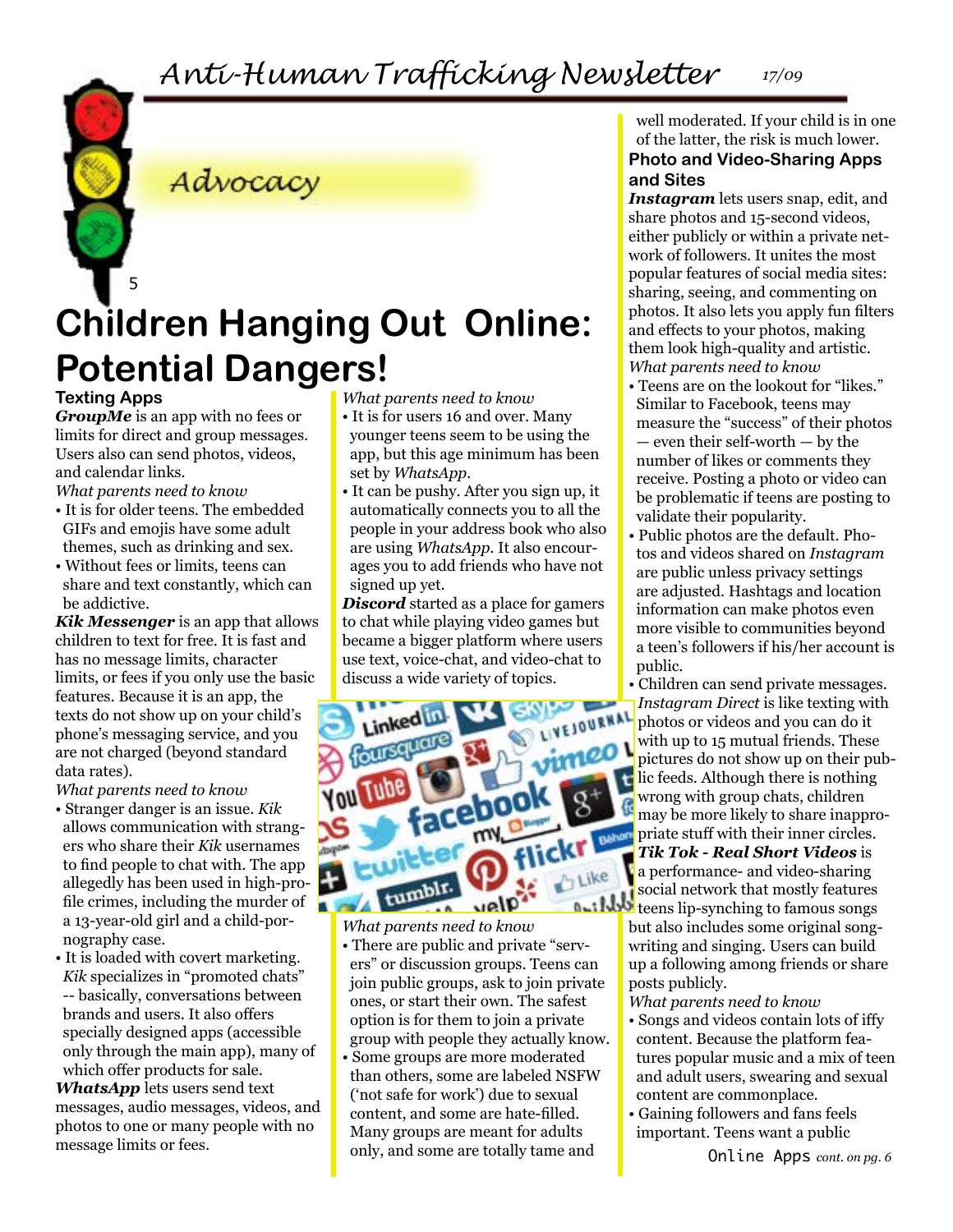## Advocacy

#### **Online Apps** *cont. from pg. 5*

6

profile to get exposure and approval, and many are highly motivated to get more followers and likes for their videos.

#### **Microblogging Apps and Sites**

**Tumblr** is like a cross between a blog and *Twitter*: It is a streaming scrapbook of text, photos, and/or video and audio clips. Users create and follow short blogs, or "tumblogs," that can be seen by anyone online (if they are made public). Many teens have tumblogs for personal use: sharing photos, videos, musings, and things they find funny with their friends.

*What parents need to know*

- Porn is easy to find. This online hangout is hip and creative but sometimes raunchy. Pornographic images and videos and depictions of violence, self-harm, drug use, and offensive language are easily found.
- Privacy can be guarded but only through an awkward workaround. The first profile a member creates is public and viewable by anyone on the internet. Members who desire full privacy have to create a second profile, which they are able to password-protect.
- Posts are often copied and shared. Reblogging on *Tumblr* is similar to re-tweeting: A post is reblogged from one tumblog to another. Many teens like and, in fact, want their posts to be reblogged.

*Twitter* is a microblogging tool that allows users to post brief, 140-character messages -- called "tweets" -- and follow other users' activities. It is not only for adults; teens like using it to share tidbits and keep up with news and celebrities.

*What parents need to know*

- Public tweets are the norm for teens. Though you can choose to keep your tweets private, most teens report having public accounts. Talk to your children about what they post and how a post can spread far and fast.
- Updates appear immediately. Even though you can remove tweets, your followers can still read what you wrote until it is gone. This can get children in trouble if they say something in the heat of the moment.

**Live-Streaming Video Apps** *Houseparty - Group Video Chat*  is a way for groups of teens to connect via live video. Two to eight people can be in a chat together at the same time. If someone who is not a direct friend joins a chat, teens get an alert and can leave the chat. One can also "lock" a chat so no one else can join. *What parents need to know*

- •Users can take screenshots during a chat. Teens like to think that what happens in a chat stays in a chat, but that is not necessarily the case. It is easy for someone to take a screenshot while in a chat and share it with whomever they want.
- There is no moderator. Part of the fun of live video is that anything can happen, but that can also be a problem. Unlike static posts that developers may review, live video chats are spontaneous, so it is impossible to predict what children will see, especially if they are in chats with people they do not know well.

*Live.me – Live Video Streaming*  allows children to watch others and broadcast themselves live, earn currency from fans, and interact live with users without any control over who views their streams.

*What parents need to know* • It is associated with *Tik Tok* - including *musical.ly*. Because of the parent app's popularity, this streamer is very popular, and many children who use one app use the other, too.

- Children can easily see inappropriate content. During a review, there were broadcasters cursing and using racial slurs, scantily clad broadcasters, young teens answering sexually charged questions, and more.
- Predatory comments are a concern. Because anyone can communicate with broadcasters, there is the potential for viewers to request sexual pictures or performances or to contact them through other social means and send private images or messages.

*YouNow: Broadcast, Chat, and Watch Live Video* is an app that lets children stream and watch live broadcasts. As they watch, they can comment or buy gold bars to give to other users. Ultimately, the goal is to get lots of viewers, start trending, and grow your fan base.

- *What parents need to know* • Children might make poor decisions to gain popularity. Because it is live video, children can do or say anything and can respond to requests from viewers in real time. Though there seems to be moderation around iffy content (children complain about having accounts suspended "for nothing"), there is plenty of swearing and occasional sharing of personal information with anonymous viewers.
- Teens can share personal information, sometimes by accident. Teens often broadcast from their bedrooms, which often have personal information visible, and they sometimes will share a phone number or an email address with viewers, not knowing who is really watching.
- It is creepy. Teens even broadcast themselves sleeping, which illustrates the urge to share all aspects of life, even intimate moments, publicly - and potentially with strangers.

#### **Self-Destructing/Secret Apps** *Snapchat* is a messaging app that lets users put a time limit on the pictures and videos they send before they disappear. Most teens use the app to share goofy or embarrassing photos

Online Apps *cont. on pg. 7*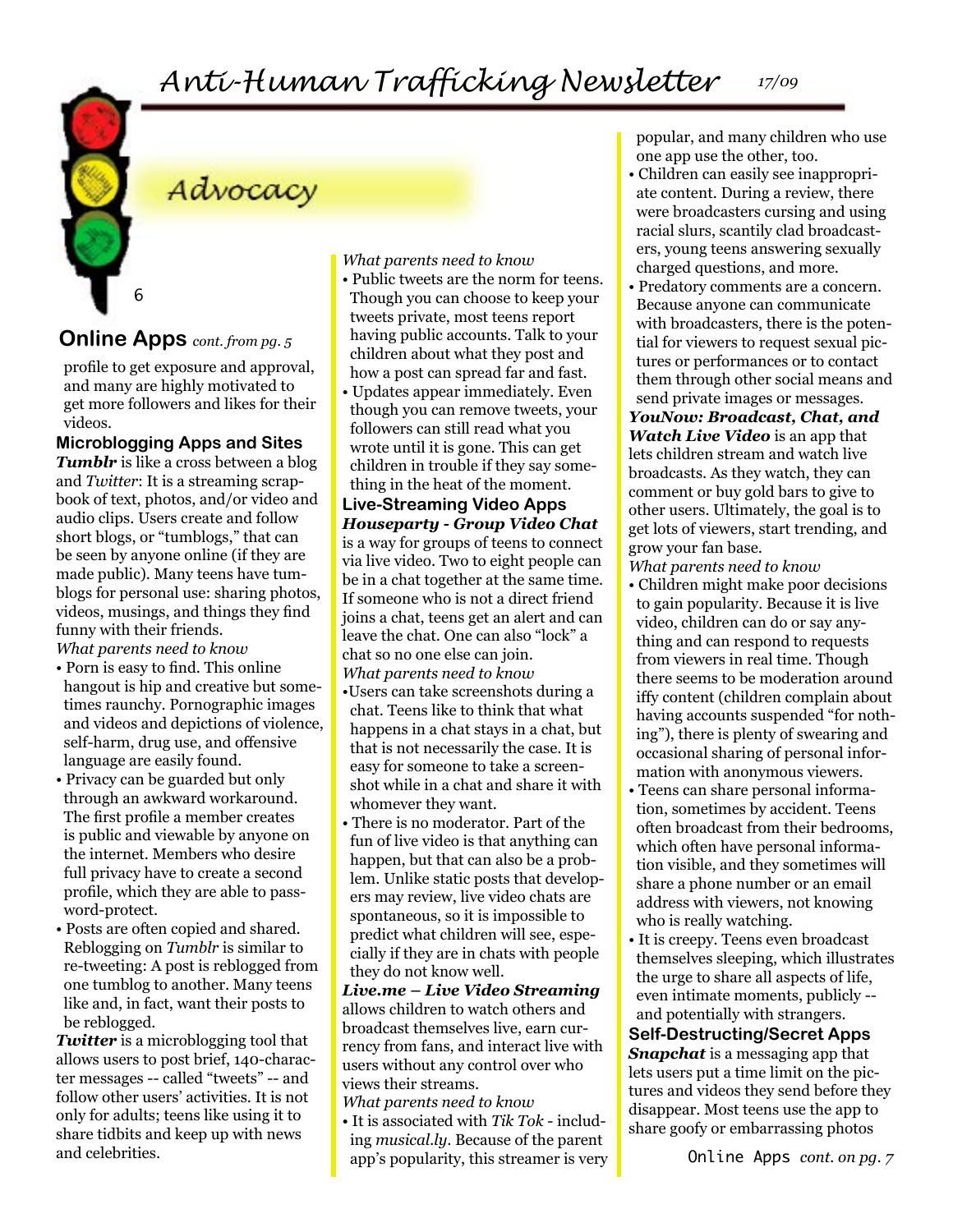## Advocacy

#### **Online Apps** *cont. from pg. 6*

7

without the risk of them going public. However, there are lots of opportunities to use it in other ways. *What parents need to know*

- It is a myth that *Snapchats* go away forever. Data is data. Whenever an image is sent, it never truly goes away. (For example, the person on the receiving end can take a screenshot of the image before it disappears.) *Snapchats* can even be recovered. After a major hack in December 2013 and a settlement with the FTC, *Snapchat* has clarified its privacy policy, but teens should stay wary.
- It can make sexting seem OK. The seemingly risk-free messaging might encourage users to share pictures containing sexy images.
- There is a lot of iffy, clicky content. *Snapchat's Discover* feature offers a grab-bag of articles, videos, and quizzes from magazine publishers, TV networks, and online sources mostly about pop culture, celebrities, and relationships (a typical headline: "THIS is What Sex Does To Your Brain").
- *Whisper* is a social "confessional" app that allows users to post whatever is on their minds, paired with an image. With all the emotions running through teens, anonymous outlets give them the freedom to share their feelings without fear of judgment. *What parents need to know*
- *Whispers* are often sexual in nature. Some users use the app to try to hook up with people nearby, while others post "confessions" of desire. Lots of eye-catching, nearly nude pics accompany these shared secrets.
- Content can be dark. People normally do not confess sunshine and rainbows; common *Whisper* topics

include insecurity, depression, substance abuse, and various lies told to employers and teachers.

• Although it is anonymous to start, it may not stay that way. The app encourages users to exchange personal information in the "Meet Up" section.

#### **Chatting, Meeting, and Dating Apps and Sites**

*Monkey -- Have Fun Chats.* If you remember *Chatroulette*, where users could be randomly matched with strangers for a video chat, this is the modern version. Using *Snapchat* to connect, users have 10 seconds to live video-chat with strangers. *What parents need to know*

- Lots of teens are using it. Because of the connection with *Snapchat*, plenty of teens are always available for a quick chat, which often leads to connecting via *Snapchat* and continuing the conversation through that platform.
- Teens can accept or reject a chat. Before beginning a chat, users receive the stranger's age, gender, and location and can choose whether to be matched or not.

*MeetMe: Chat and Meet New People.* The name says it all. Although not marketed as a dating app, *MeetMe* does have a "Match" feature whereby users can "secretly admire" others, and its large user base means fast-paced communication and guaranteed attention.

*What parents need to know*

- It is an open network. Users can chat with whomever is online, as well as search locally, opening the door to potential trouble.
- Lots of details are required. First and last name, age, and ZIP code are requested at registration, or you can log in using a Facebook account. The app also asks permission to use location services on your teens' mobile devices, meaning they can find the closest matches wherever they go.

*Omegle* is a chat site that puts two strangers together in their choice of a text chat or a video chat. Being anonymous can be very attractive to teens, and *Omegle* provides a no-fuss way to make connections. Its "interest boxes" also let users filter potential chat partners by shared interests. *What parents need to know*

- Users get paired up with strangers. That is the whole premise of the app. And there is no registration required.
- This is not a site for children and teens. *Omegle* is filled with people searching for sexual chat. Some prefer to do so live. Others offer links to porn sites.
- Language is a big issue. Since the chats are anonymous, they are often much more explicit than those with identifiable users might be.
- *Yubo (formerly Yellow Make new friends)* is an app that is often called the *"Tinder for teens"* because users swipe right or left to accept or reject the profiles of other users. If two people swipe right on each other, they can chat and hook up via *Snapchat* or *Instagram.*

*What parents need to know*

- It is easy to lie about your age. Even if you try to enter a birth date that indicates you are under 13, the app defaults to an acceptable age so you can create an account anyway.
- You have to share your location and other personal information. For the app to work, you need to let it "geotag" you. Also, there are no private profiles, so the only option is to allow anyone to find you.
- It encourages contact with strangers. As with *Tinder*, the whole point is to meet people. The difference with *Yellow* is that the endgame is sometimes just exchanging social media handles to connect there. Even if there is no offline contact, however, without age verification, teens are connecting with people they do not know who may be much older.

*Amino - Communities, Chat, Forums, and Groups* is an interest-based app that lets users find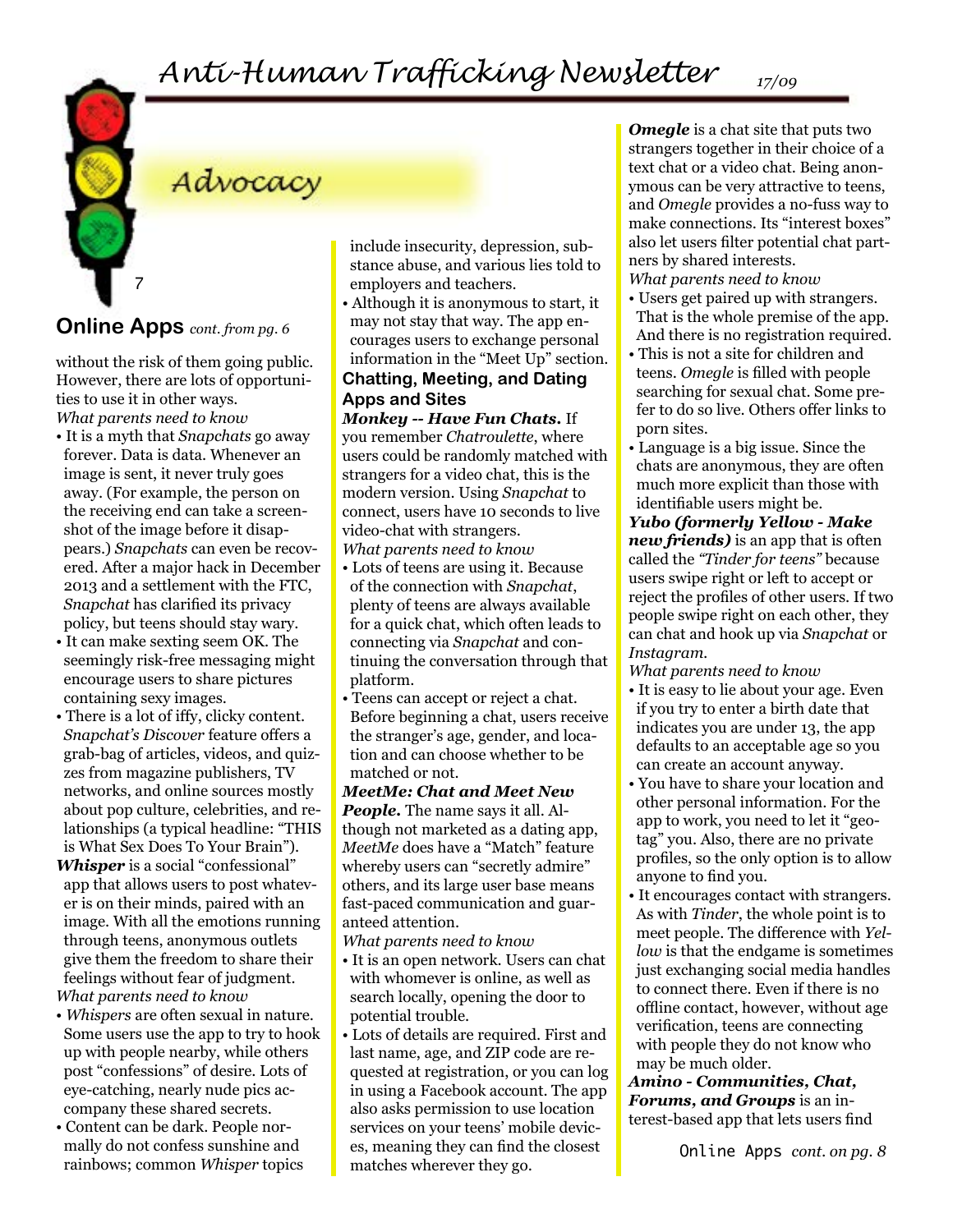## Advocacy

**Online Apps** *cont. from pg. 7*

8

people who are into the same things. Teens can join groups -- or create them -- and then post within the group, follow other users, and chat with them via text, voice, or video. *What parents need to know*

- Contact with strangers is part of the experience. While it is great for children to be able to feel a sense of belonging and kinship with others, the mix of children and adults blended with all varieties of chat makes it risky. Also, unless a child is in a closed group, everything they post is public, and other users can search for them. Make sure your child's location is not included in their profile.
- Mature content and bullying is common. Since each community makes its own rules, profanity, sexual references, and violent content are a part of some forums. A lot of what your child sees, whom they meet, and what people post is determined by the groups they decide to join, as some are very tame and some are definitely not for children.
- It is not made with children in mind. Because this app was not created for children, it does not have the same safeguards or privacy standards as apps that are made for children.

Remember: Any child participating in sexual activity at the behest of an adult is being trafficked.

The bottom line for most of these apps? If teens are using them respectfully, appropriately, and with parental guidance, they should be fine. Take inventory of your children's apps and review the best practices.

(Source: Polly Conway and Kelly Schryver - https://www.commonsensemedia.org/blog/16 apps-and-websites-kids-are-heading-to-afterfacebook)

The *National Center for Missing and Exploited Children's* (NCMEC) Cyber-Tipline (https://report.cybertip.org) is the nation's centralized reporting system for the online exploitation of children. The public and electronic service providers can make reports of suspected online enticement of children for sexual acts, extra-familial child sexual molestation, child pornography, child sex tourism, child sex trafficking, unsolicited obscene materials sent to a child, misleading domain names, and misleading words or digital images on the internet.

#### **What Happens to CyberTip Information?**

NCMEC staff review each tip and work to find a potential location for the incident reported so that it may be made available to the appropriate law-enforcement agency for possible investigation. NCMEC also uses the information from its CyberTipline reports to help shape its prevention and safety messages.

#### **Potential Sextortion of Children**

Teach children to "self-report" to NCMEC (https://report.cybertip.org) and/or to speak about it with a trusted adult. Check for ways to limit the spread of unwanted explicit content in various apps at this link: http://www.missingkids.org/gethelpnow/ isyourexplicitcontentoutthere

## **Safeguarding Children**

#### **Application of Child Pornography Laws to Selfies**

If an adult takes a sexually explicit picture of a minor and shares it via social media or in a text message, that adult will likely have run afoul of some child pornography laws. But what about a minor who takes *selfies* and sends them discreetly to another teen? What if the receiver then forwards the photos to others? Have they violated any laws? In many states, the answer is *yes.*

Though their laws were created to protect minors from exploitation caused by others, states are prosecuting minors under child pornography statutes for sending nude or otherwise lurid self-portraits, even when the minors sent the *selfies* without coercion. The common quirk in the laws is that there is no exception for taking or distributing sexually explicit pictures of oneself. Thus, a high school student sending a racy *seflie* to a boyfriend or girlfriend could subject both themselves and the receiver to prosecution for child pornography. If the picture makes its way around other social circles through online or direct sharing, anyone who received or distributed the photo could also find themselves open to charges. For more details, go to: http://criminal.findlaw.com/criminal-charges/child-pornography-and-selfies--what-you-need-to-know.html

## **IF YOU SUSPECT CHILD SEX TRAFFICKING,**

**CALL 1-800-THE-LOST (1-800-843-5678) or VISIT www.cybertipline.org**